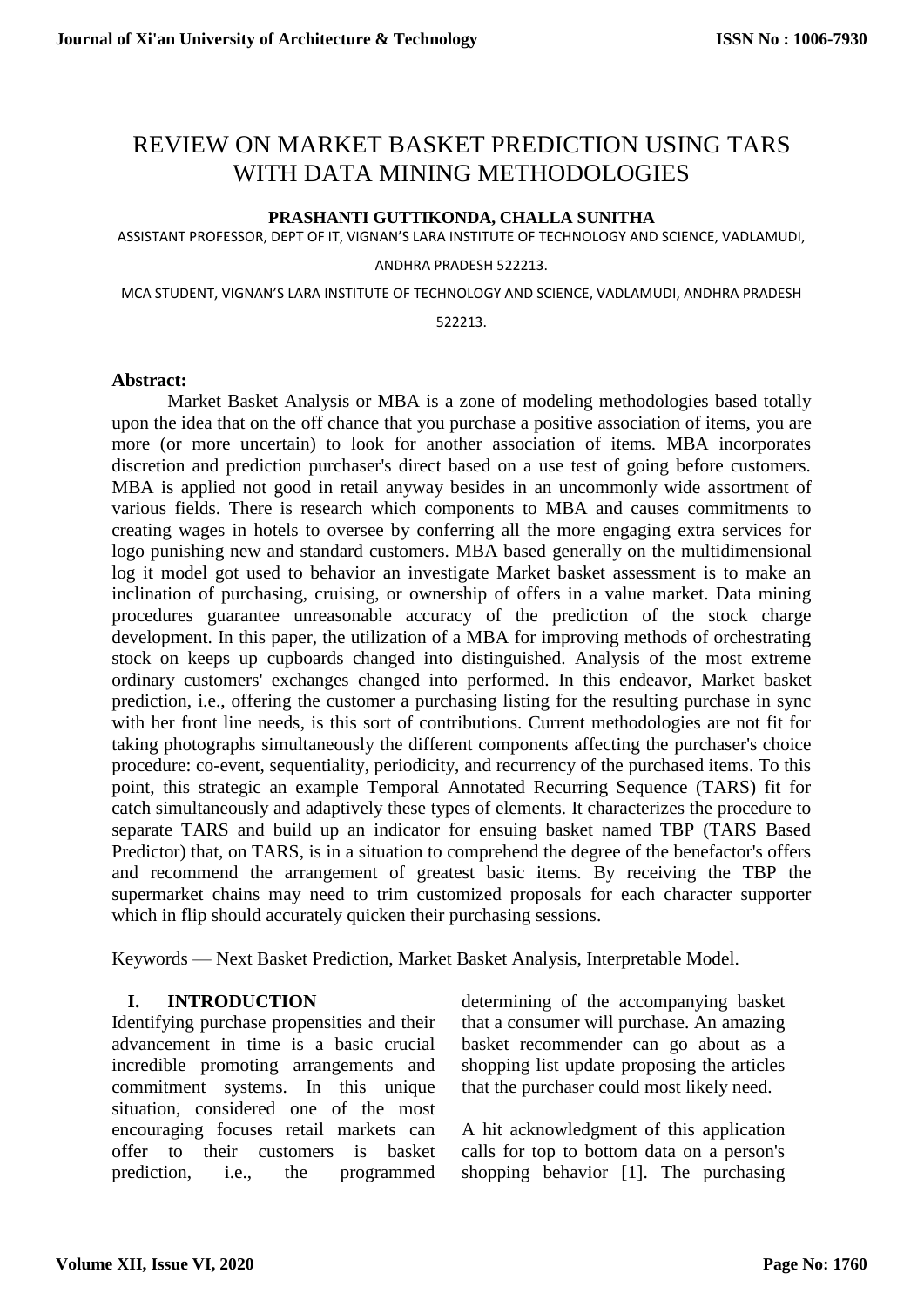examples of people advance in time and can encounter changes on account of each natural reasons, similar to the irregularity of product or retail rules, and private reasons, similar to health improvement plan alterations or move in close to home inclinations.

In this manner, an outstanding strategy to basket prediction must be versatile to the advancement of a supporter's behavior, the repeat of her purchase designs, and

their intermittent changes. This endeavor proposes the Temporal Annotated Recurring Sequences (TARS), versatile styles that model a person's purchasing behavior by 4 principle qualities.

In the first place, TARS remembers the coevent: a customer methodicallly purchases a fixed of items together. Furthermore, TARS form the sequentiality of purchases, i.e., the way that a purchaser methodicallly purchases a fixed of items after some other one.

Third, TARS recollect periodicity: a customer can deliberately make a consecutive purchase least difficult in exact lengths of the year, on account of natural elements or individual reasons. Fourth, TARS reviews the recurrency of a consecutive purchase sooner or later of every term, i.e., how much of the time that successive purchase shows up all through a supporter's length of the year.

Modeling these four aspects–coevent, sequentiality, periodicity, and repeat is key to discover a person's shopping behavior and its advancement in time. On one hand, future wishes depend on the desires previously fulfilled: what a consumer will purchase depends upon on what she previously purchased.

On the elective hand, the desires of a benefactor rely on her particular direct, i.e., routine purchases she makes again and again. A long way from being static, shopping behavior is tormented by both endogenous and individual elements. Thus, periodicity is a basic attribute of a versatile model for basket prediction. This task misuses the TARS to amass a boundary free TARS Based Predictor (TBP) which takes care of the basket prediction issue and presents a basket suggestion as a list of devices to be reminded inside the next

This task shows the viability of our methodology through removing the TARS for a great many customers in 3 huge scope genuine worldwide datasets. One of the principle homes of TARS is their interpretability, which allows retail chains to profit helpful bits of knowledge about the customers' purchasing designs. It shows that TARS might be utilized to induce basic qualities of items, similar to irregularity and between purchase times, which can be without trouble deciphered through both a straightforward numerical documentation and an obvious

At that point, it assesses TBP with a collection of present day procedures and shows that:

(I) TBP beats existing procedures.

(ii)TBP can foresee up to the ensuing 20 baskets.

(iii) The extraordinary of TBP's predictions balances out after around 36 weeks. TARS and TBP are user-centric methodologies: given a purchaser, the best utilize the benefactor's individual data to anticipate her fate baskets.

This viewpoint facilitates the customers' data control and allows for developing customized recommenders that can run on private cell phones.

It is in like manner assessed and ordered the related compositions on value-based insights mining for predictions and rules.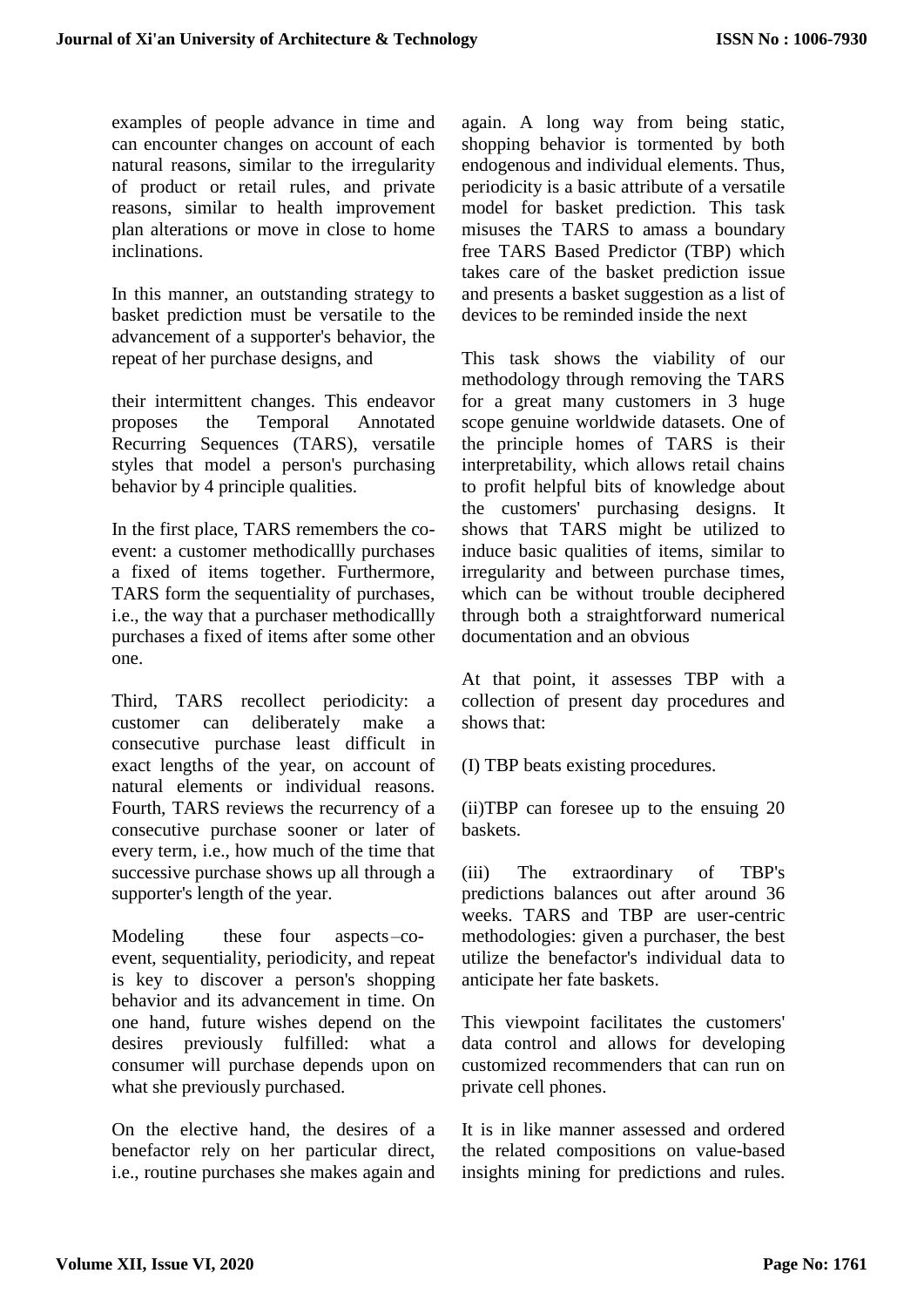Next basket prediction is an utilization of recommender frameworks based on understood criticism where least difficult compelling perceptions (e.g., purchases or snaps) are accessible, and no particular inclinations (e.g., appraisals) are communicated. The verifiable remarks are given looking like consecutive value-based records gained through checking the users' lead after some time, for example A retail store data the exchanges of customers through constancy cards.

Next basket prediction is basically focused on the improvement of compelling recommender frameworks (or recommenders). Recommenders might be arranged into general, consecutive, design based absolutely, and crossover recommenders. General recommenders are based on community oriented sifting and produce suggestions for a purchaser based on general customers' inclinations. They do no longer remember any consecutive records (i.e., which thing is purchased after which) and do now not adjust to the customers' most recent purchases. Interestingly, consecutive recommenders are based absolutely on Markov chains and produce tips for a supporter abusing successive realities and current purchase]. Example fundamentally based recommenders base predictions on normal thing sets extricated from the purchase history everything being equal while disposing of successive records Patternbased methodologies frequently exploit or make greater the Apriori set of rules for separating the styles.

# **II. LITERATURE REVIEW**

In this paper [1] the creators said that in the absolute a year ago's numerous exact want manage frameworks have been built as secret elements, this is as structures that spread their inner ordinary sense to the This absence of explanation establishes both a realistic and moral difficulty. The writing reports numerous methodologies pointed towards defeating this fundamental shortcoming now and again at the cost of scarifying exactness for interpretability. The projects wherein dark holder decision frameworks can be utilized are different, and every technique is generally exceptional to offer an answer for a particular issue and, as a consequence, outlining expressly or certainly its own one of a kind meaning of interpretability.

The objective of this paper is to give a kind of the principle issues tended to in the writing by respecting the thought of explanation and the type of a dark field machine. Given a difficult definition, a dark compartment type, and the ideal justification this overview need to help the scientist to find the recommendations increasingly valuable for his own special The proposed sort of methods to open dark holder models need to furthermore be useful for setting the numerous examinations open inquiries in context.

The last decade has seen the upward pushed of omnipresent dark decision structures. These dark field structures take advantage of advanced devices becoming more acquainted with designs to expect individual insights that may furthermore be delicate. It can consider FICO assessment, protection danger, wellbeing status, as models. Machine becoming more acquainted with calculations build predictive designs which might be fit for map consumer includes appropriately into a class (absolute last outcomes or determination) on account of learning

This picking up information on strategy is made suitable by means of the virtual lines that people leave at the rear of them at the equivalent time as performing ordinary exercises (e.g., developments, purchases, remarks in interpersonal organizations, and so on.). This monster measure of insights may furthermore additionally incorporate human predispositions and preferences. In this way, want styles discovered on them may furthermore acquire such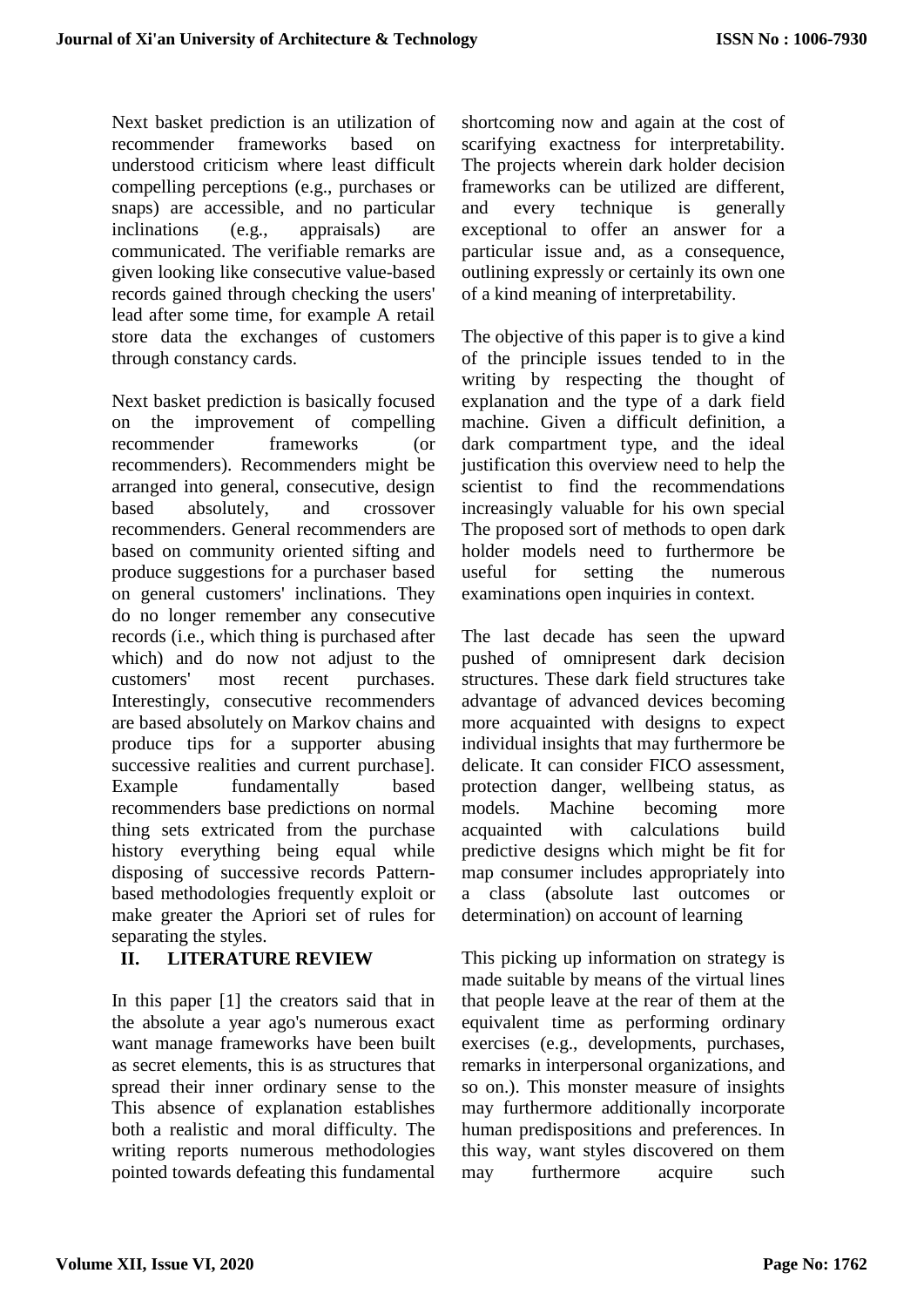predispositions, presumably fundamental to out of line and wrong choices.

Notwithstanding disparate assessments among legitimate researchers in regards to the genuine extent of those provisos [6, 7, 10], every individual assents that the requirement for the execution of this sort of statute is earnest and that it speaks to as of late an enormous open Without an empowering innovation ready to clarifying the decision making ability of secret elements, the option to evidence will keep on being a "dead letter". By depending on advanced contraption examining models taught on enormous datasets approach to adaptable, high-generally in general execution foundations, the hazard to make and utilize decision frameworks that do now no longer positively This effects insights on morals, however furthermore on wellbeing and business obligation.

In like manner, the utilization of gadgets picking up information on models in clinical exploration, for instance in

medication, science, socio-money related sciences, requires confirmation not least complex for concurring with and notoriety of results, however furthermore for the transparency of logical disclosure and the improvement of exploration. As a consequence, explanation is on the coronary heart of a capable, open records science, all through various industry segments and clinical orders.

Distinctive clinical organizations examined the difficulty of clarifying framework contemplating determination models. Be that as it may, each network tends to the difficulty from a specific demeanor and gives an exceptional importance to explanation. A large portion of the works inside the writing originate from AI and data mining networks.

Existing works will in general give only an across the board audit of the difficulty featuring unanswered inquiries and issues. On the elective hand, different works center around specific parts like the effect of portrayal groups on fathomability [10], or the interpretability issues in term of favors and downsides of chose Consequently, subsequent to perceiving 4 classifications of issues and a firm of ways to deal with offer an

clarification, picked to the association the systems for opening and skill dark field predictors by contemplating simultaneously the issue they're confronting, the wonderfulness of answers proposed for the clarification, the sort of measurements investigated.

# **Requirement for Interpretable Models**

Which are the genuine issues requiring interpretable models and reasonable predictions? In this segment, they quickly report a few cases demonstrating how and why dark pressing compartments might be perilous. Undoubtedly, assigning choices to dark compartments without the chance of an

translation can be basic, can make separation, and think about issues. Preparing a more tasteful on antiquated datasets, detailing human choices, could cause the development of endemic assumptions [10]. Also, in light of the fact that these principles can be profoundly disguised in the gifted classifier, they peril considering, perhaps unwittingly, such practices and preferences as favored standards. They are cautioned about a developing "dark field society" [10], represented by "mystery calculations covered by method of business mystery, criminal assurances, confusion, so purposeful or unintended segregation will get undetectable and alleviation.

One of the most fundamental open issues is that, as of not long ago, there might be no settlement on what proof. Without a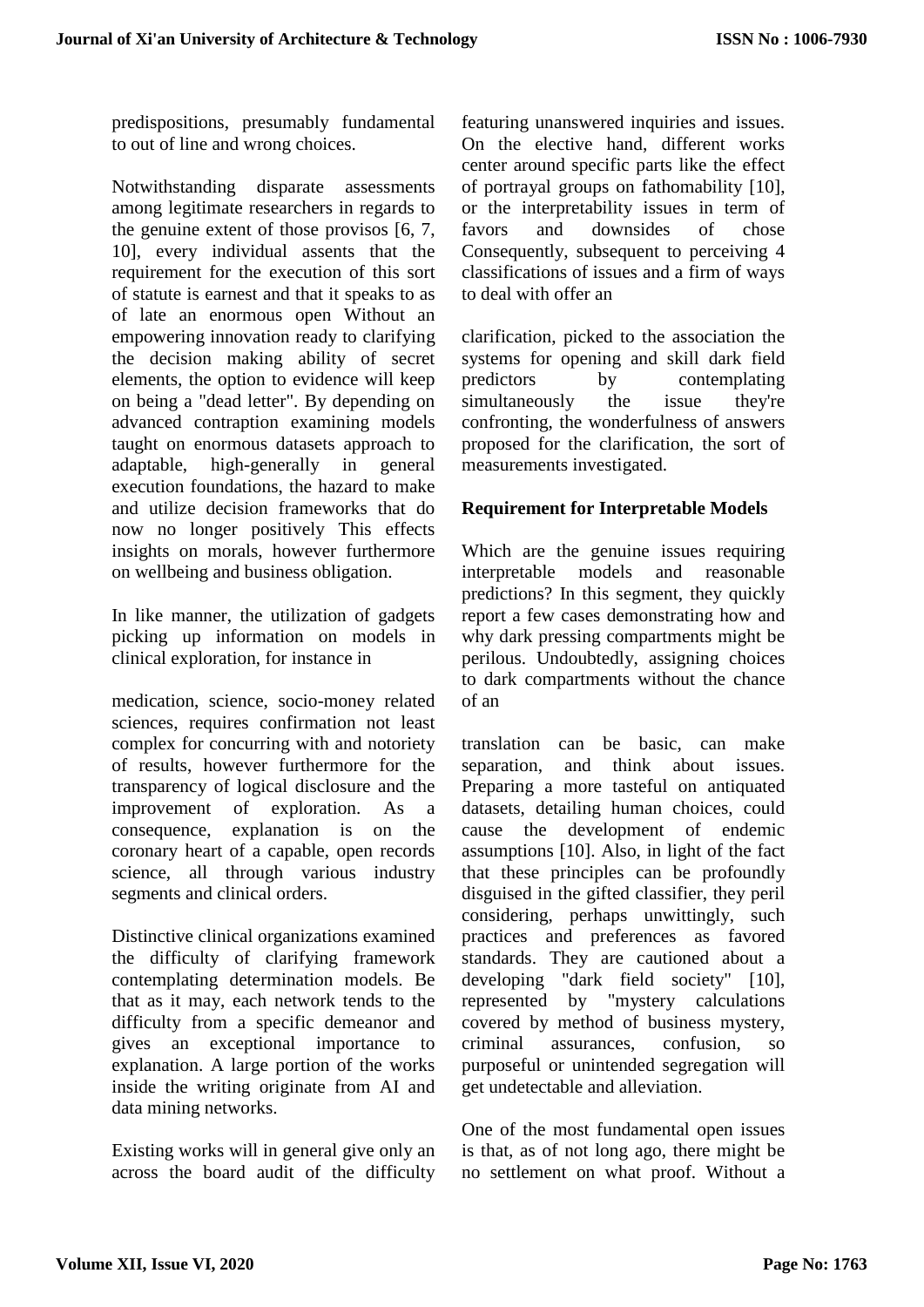doubt, a couple of works offer as clarification a rigid of rules, others a choice tree, others a model (particularly inside the setting of pictures). Clearly the examination side interest on this order totally overlooked the criticalness of perusing a well known and not irregular formalism for sketching out proof, distinguishing which may be the habitations that a clarification need to ensure, e.g., sufficiency, fulfillment, conservativeness, and understandability.

# **III. RELATED WORK**

In this area, we audit and order the related work on value-based data mining for predictions and proposals. Next basket prediction is an utilization of recommender frameworks based on certain criticism where just positive perceptions (e.g., purchases or snaps) are accessible [14], [15], and no unequivocal inclinations (e.g., evaluations) are communicated [16]. The understood input is given in a type of successive value-based data got by following the users' behavior after some time [17], for example a retail store records the exchanges of customers through devotion cards.

Next basket prediction is principally focused on the development of successful recommender frameworks (or recommenders). Recommenders can be arranged into general, successive, design based, and half and half recommenders. General recommenders are based on community separating and produce proposals for a customer based on general customers' inclinations [18], [19]. They don't think about any consecutive data (i.e., which thing is purchased after which) and don't adjust to the customers' ongoing purchases. Interestingly, successive recommenders are based on Markov chains and produce proposals for customers abusing consecutive data and late purchases [20]. Example based recommenders base predictions on visit

itemsets removed from the purchase history all things considered while disposing of consecutive data [21], [22], [23]. Example based methodologies regularly abuse or broaden the Apriori calculation [24] for extricating the examples.

The half breed approaches consolidate the thoughts basic general and successive recommenders. In [25] the creators utilize personalized change charts over Markov chains and process the likelihood that a customer will purchase a thing by utilizing the Bayesian Personalized Ranking advancement standard [26]. HRM [27] and DREAM [28] misuse both the general customers' inclinations and successive data by utilizing repetitive neural systems. An alternate half and half methodology is portrayed in [29]. This likelihood model consolidations the Markov chain and affiliation designs.

All the methodologies portrayed above experience the ill effects of a few impediments. For instance, general recommenders and example based recommenders don't consider neither the successive data (i.e., which thing is purchased after which) nor the customers' recency. Interestingly, consecutive recommenders expect the autonomy of items in a similar basket and don't catch factors like common impact. Besides, all the methodologies require value-based data about numerous customers to foresee a solitary customer. Consequently, they don't follow the user-centric vision for data assurance as advanced by the World Economic Forum [7], [8], [30], which motivating forces

individual data the board for each and every user of a data-based help. Cumby et al. [31] propose a predictor which grasps the user-centric vision by reformulating basket prediction as an arrangement issue: they assemble an unmistakable classifier for each customer and perform predictions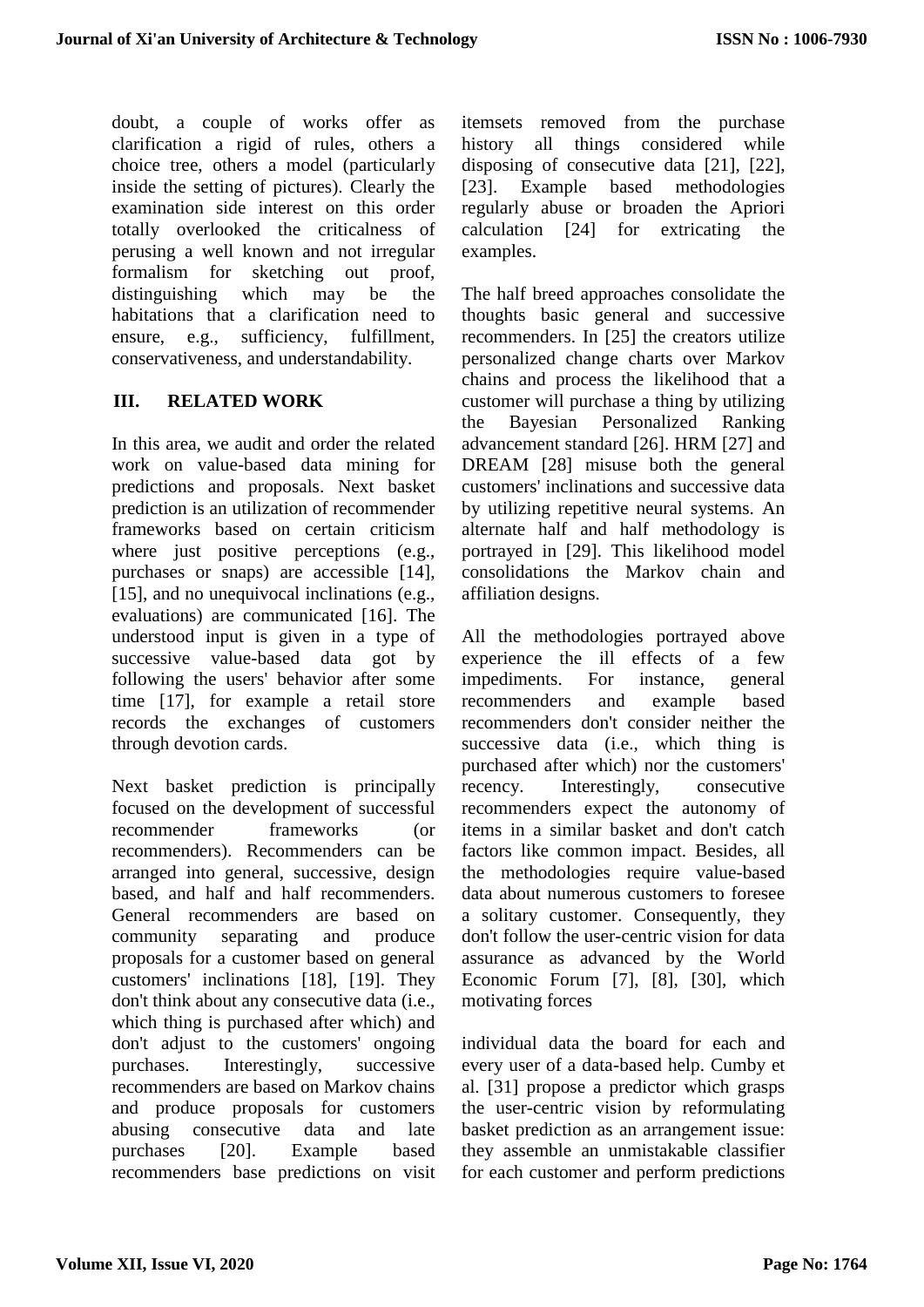by re-lying just on her data. Tragically, this methodology expect the autonomy of items purchased together. Additionally in [10] is proposed a personalized basket prediction model yet it just considers co-event and requires some portion of the next basket to play out the suggestion.

At last, the principle downside of the half and half methodologies based on neural systems [27], [28], [29] is that their predictive models are hard to decipher by people. The interpretability of a predictive model, i.e., the likelihood to comprehend the components basic the predictions [32], is exceptionally significant for a retail chain supervisor keen on improving the marketing methodologies and the administration advertised. Additionally, interpretability is likewise critical to customers for picking up bits of knowledge about their purchasing behavior.

We propose an interpretable way to deal with basket prediction consistent with the user-centric vision, i.e., simply the data of a customer are utilized to make predictions for that customer

To do that we model the connections among items in a similar basket just as the collaborations between items in back to back baskets by considering at the same time co-event, sequentiality, periodicity, and recurrency.

# **MARKET BASKET PREDICTION PROBLEM**

We allude to market basket prediction with regards to the prediction of the items a customer will purchase in her next exchange. Let  $C = fc1$ ; : ; czg be a lot of z customers and I=fi1; : ; ivg be a lot of v items. We demonstrate with Bc=hbt1 ; bt2 ; : ; btn I the arranged purchase history of the baskets (or exchanges) of customer c, where bti I is the basket creation and ti2[t1; tn] the exchange time. At long last,  $B = fBc1$ ;  $\therefore$   $Bcz$  g is the arrangement of all customers' purchase accounts.



Given the purchase history, Bc of customer c and the time tn+1 of the next exchange, market basket prediction comprises in giving the set b of k items that customer c will purchase in the next exchange btn+1.

Our way to deal with market basket prediction targets defeating the primary impediments of existing strategies showed in Section 2. To this reason, we propose a

half and half predictor which joins thoughts hidden consecutive and example based recommenders. The methodology comprises of two principle segments. The first is the extraction of Temporal Annotated Recurring Sequences (TARS) from the customer's purchase history, i.e., successive recurring examples ready to catch the customer's purchasing propensities.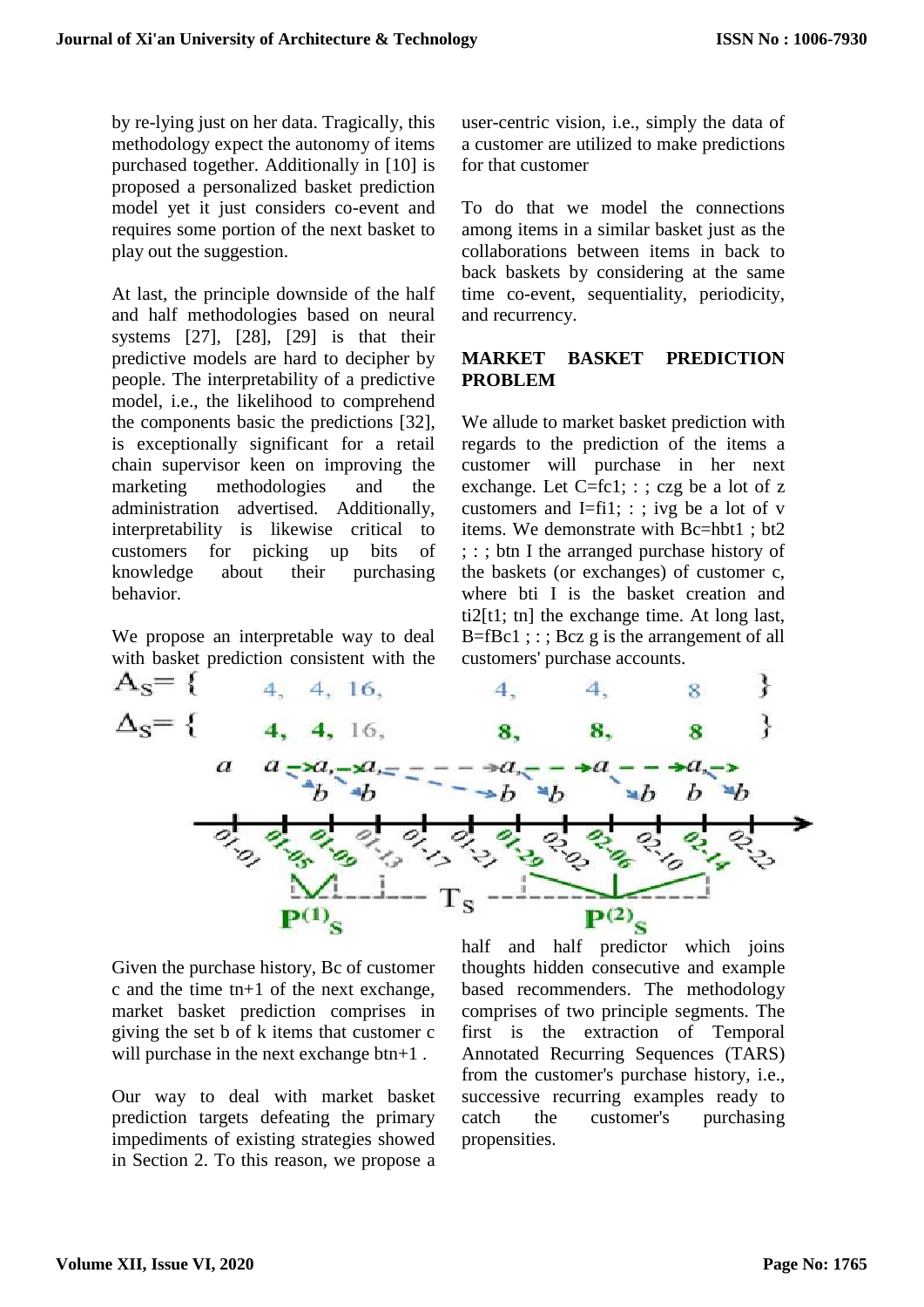

Fig. 1. Left: evaluation of TARS temporal validity with respect of F1-score. The subsequent one is the TARS Based **MODULES**  Predictor (TBP), a predictive technique

that misuses the TARS of a customer to estimate her next basket.

# **IV. PROPOSITION WORK**

The Temporal Annotated Recurring Sequences (TARS), versatile styles that model a person's purchasing conduct by four number one qualities. To begin with, TARS reviews the co-event: a purchaser efficiently purchases a hard and expedient of devices together. Furthermore, TARS model the sequentiality of purchases, i.e., reality that a customer deliberately purchases a rigid of items after each elite one. Third, TARS experience in considerations periodicity: a customer can deliberately make a consecutive purchase five star explicitly times of the year, on account of ecological components or nonopen Fourth, TARS recall the recurrency of a successive purchase at some point or another of every period, i.e., how frequently that consecutive purchase shows up inside the course of a consumer's the year. Modeling these 4 viewpoints – co-frequency sequentiality, periodicity, and recurrency – is imperative to find a person's shopping conduct.

# **A. Association Rule Mining**

In this part, Using tweet assortment and initial 50 bigger recurrence phrases are being used. At that point express users inside twitter likewise are test out.

# **B. Co-Review Graph Construction**

In this module from exact users in the tweet are found out. A similar Key word present in two subjects of excellent users is found, and afterward hubs and one side are shaped inside the diagram. Subsequently the full chart is built. During side expansion, co-event matter is additionally seen out and set as territory weight.

# **C. Discovering Cliques to Get Fraud Users**

In this segment, from the total graph developed, inner circles are making out with at least 5 hubs in them. These inner circles indicate the users who are thickly associated. These users are treated as extortion users.

D. Evacuate Nodes with Edge Weights beneath Threshold So Normal Users Are Treated As Non-Fraud Users

In this section, one hub, all limitations are full. On the off chance that all the edge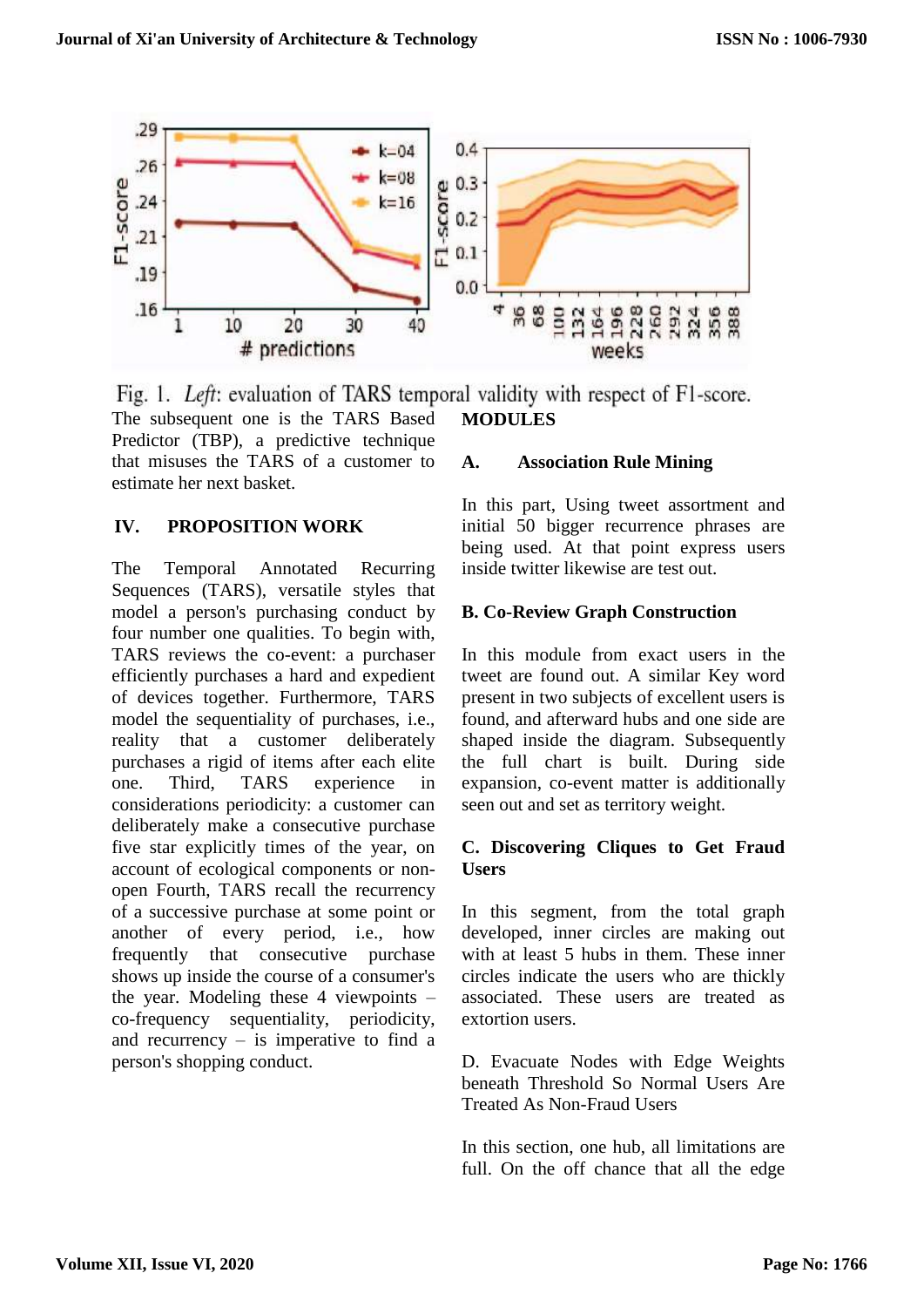loads are bring down the given edge esteems, it implies the user is giving a rating less occasions as it were. The user is treated as an ordinary user.

### **CONCLUSION**

Some false developers misleadingly increment the inquiry rank and notoriety in their applications (e.g., by means of phony assessments and fake arrangement checks), even as malignant manufacturers use application markets as a discharge cushion for their malware. The inspiration for such behaviors is the impact: application notoriety floods convert into money related preferences and sped up malware multiplication. This assignment tries to distinguish each malware and look for rank extortion subjects in Google Play. This blend isn't generally discretionary: it places that malevolent designers motel to look rank extortion to improve the impact of their malware. In contrast to introduce arrangements, this endeavor manufactures this work at the affirmation that false and malevolent behaviors leave at the rear of indications on application markets. The assignment has presented to FairPlay, a device to recognize each fake and malware Google Play apps. The examinations at twitter posts have demonstrated that an unnecessary level of misrepresentation customers are found. Likewise, it demonstrated FairPlay's ability to discover non-extortion customers.

### **REFERENCES**

[1] R. Guidotti, A. Monreale, S. Ruggieri, F. Turini et al., "A survey of methods for explaining black box models," ACM Computing Surveys (CSUR), vol. 51, no. 5, p. 93, 2018.

[2] Y.-A. de Montjoye, E. Shmueli, S. S. Wang, and A. S. Pentland, "openpds: Protecting the privacy of metadata through safe answers," PloS one, vol. 9, no. 7, p. e98790, 2014.

[3] M. Vescovi, C. Perentis, C. Leonardi, B. Lepri, and C. Moiso, "My data store: toward user awareness and control on personal data," in Ubicomp. ACM, 2014, pp. 179–182.

[4] K. Christidis et al., "Exploring customer preferences with probabilistic topic models," in ECML-PKDD, 2010.

[5] Adomavicius, G., Tuzhilin, A.: Toward the next generation of recommender systems: a survey of the state-of

the-art and possible extensions, Knowledge and Data Engineering, IEEE Transactions, vol. 17, 734—749 (2005).

[6] B. Goodman and S. Flaxman. Eu regulations on algorithmic decisionmaking and a right to explanation. In ICML workshop on human interpretability in machine learning (WHI 2016), New York, NY. http://arxiv. org/abs/1606.08813 v1, 2016.

[7] S. Wachter, B. Mittelstadt, and L. Floridi. Why a right to explanation of automated decision-making does not exist in

the general data protection regulation. International Data Privacy Law, 7(2):76– 99, 2017.

[8] G. Comand`e. Regulating algorithms regulation? first ethico-legal principles, problems, and opportunities of

algorithms. In Transparent Data Mining for Big and Small Data, pages 169–206. Springer, 2017.

[9] A. Weller. Challenges for transparency. ArXiv preprint arXiv: 1708.01870, 2017.